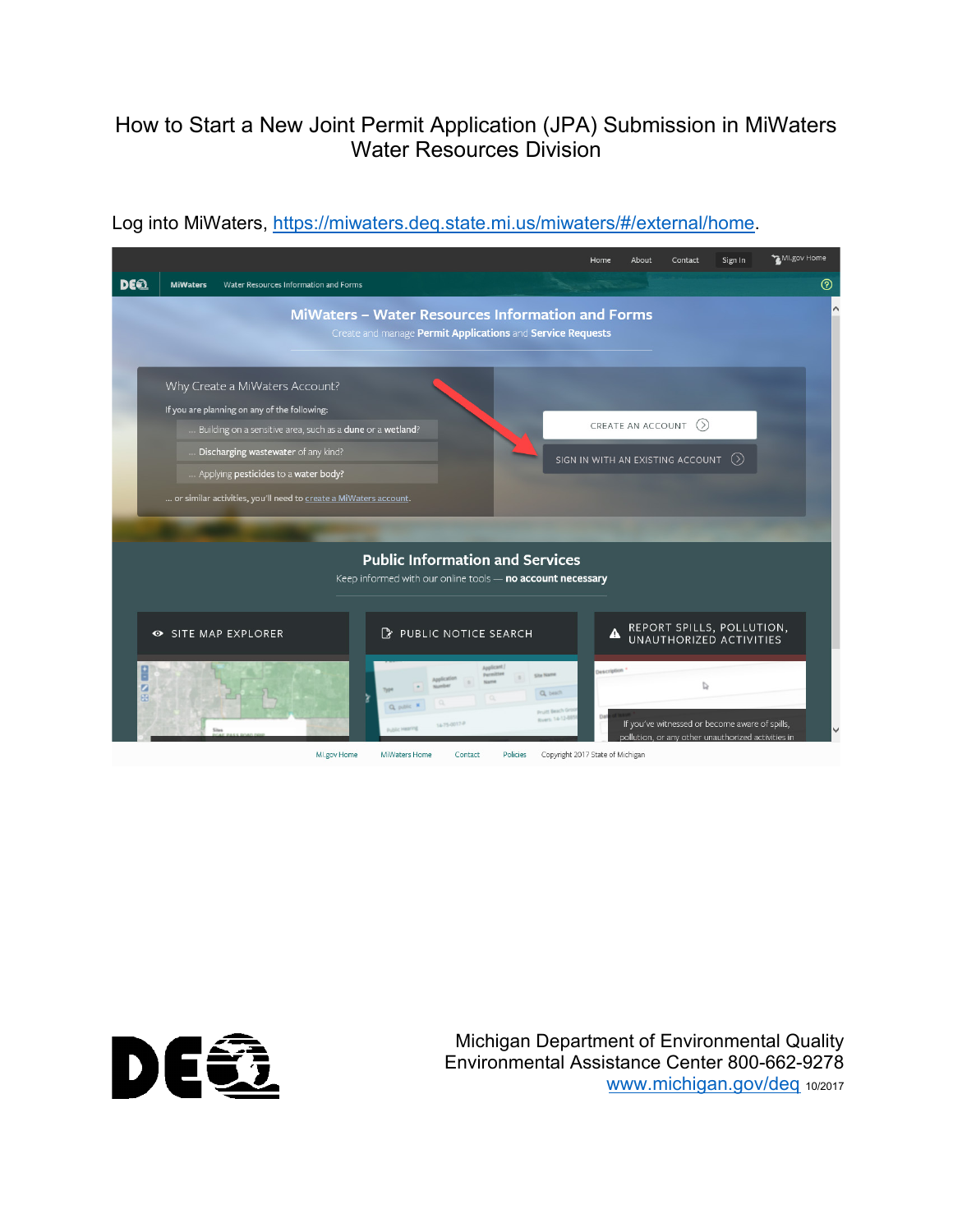## Click on Apps, Requests and Reports.

|                                            | MI.gov Home<br>Sign Out<br>Home<br>About<br>Contact                                                                                                                                                                                                                                                                                                                                                                                           |  |  |  |  |  |  |
|--------------------------------------------|-----------------------------------------------------------------------------------------------------------------------------------------------------------------------------------------------------------------------------------------------------------------------------------------------------------------------------------------------------------------------------------------------------------------------------------------------|--|--|--|--|--|--|
| DE 2<br><b>MiWaters</b>                    | $^{\circledR}$<br>ل⊒<br>Water Resources Information and Forms<br>$\mathbf{r}$<br><b>Frances Kline</b>                                                                                                                                                                                                                                                                                                                                         |  |  |  |  |  |  |
| М                                          | <b>Welcome to MiWaters</b>                                                                                                                                                                                                                                                                                                                                                                                                                    |  |  |  |  |  |  |
|                                            |                                                                                                                                                                                                                                                                                                                                                                                                                                               |  |  |  |  |  |  |
| (AII)                                      | <b>Getting Started</b>                                                                                                                                                                                                                                                                                                                                                                                                                        |  |  |  |  |  |  |
|                                            | MiWaters is a one-stop portal for submitting permit applications and service requests to DEQ's Water Resources Division.                                                                                                                                                                                                                                                                                                                      |  |  |  |  |  |  |
| Home                                       | Once you or your organization has been issued a permit you can submit required reports or request changes to your permit here.                                                                                                                                                                                                                                                                                                                |  |  |  |  |  |  |
| <b>Notifications</b>                       | Finding and Submitting Applications and Requests                                                                                                                                                                                                                                                                                                                                                                                              |  |  |  |  |  |  |
| <b>Contacts List</b>                       | Begin by browsing the available application, service request and report forms. Once the desired form is located, you can fill it out, submit it, and track it here.                                                                                                                                                                                                                                                                           |  |  |  |  |  |  |
| Apps, Requests and Reports                 | Managing Information for an Existing Facility, Project, or Site<br>If you are affiliated with an existing facility, project, or site that has had DEQ involvement, your MiWaters account can be granted access to the site in one of the following<br>ways:<br>. Contact the facility directly and ask the designated MiWaters account administrator to invite you to join the site.<br>. Enter a Verification Code provided by mail from DEQ |  |  |  |  |  |  |
| Permits                                    |                                                                                                                                                                                                                                                                                                                                                                                                                                               |  |  |  |  |  |  |
| Violations                                 |                                                                                                                                                                                                                                                                                                                                                                                                                                               |  |  |  |  |  |  |
| Compliance and Enforcement                 | • If the site does not currently have an active account manager, contact MiWaters support to learn how to set up a site account.                                                                                                                                                                                                                                                                                                              |  |  |  |  |  |  |
| <b>Actions</b>                             | If your facility, project or site has not yet had DEQ involvement, your site will be created after you fill out and submit an application or service request form and DEQ has<br>begun processing it.                                                                                                                                                                                                                                         |  |  |  |  |  |  |
| <b>Financials</b>                          |                                                                                                                                                                                                                                                                                                                                                                                                                                               |  |  |  |  |  |  |
| <b>Documents</b>                           | <b>Getting Help</b>                                                                                                                                                                                                                                                                                                                                                                                                                           |  |  |  |  |  |  |
|                                            | Use the Help link icon in the top right corner of any page to view screen-specific help. If you still need assistance click the Contact link in the page header for additional support                                                                                                                                                                                                                                                        |  |  |  |  |  |  |
| https://miwaters.deq.state.mi.us/miwaters/ | MI.gov Home<br><b>MiWaters Home</b><br>Copyright 2017 State of Michigan<br>Contact<br><b>Policies</b>                                                                                                                                                                                                                                                                                                                                         |  |  |  |  |  |  |
|                                            |                                                                                                                                                                                                                                                                                                                                                                                                                                               |  |  |  |  |  |  |

## Click on Start New Form.

|                                       | MI.gov Home<br>Sign Out<br>Home<br>About<br>Contact                                                                                                                       |  |  |  |  |  |  |
|---------------------------------------|---------------------------------------------------------------------------------------------------------------------------------------------------------------------------|--|--|--|--|--|--|
| <b>DEE</b><br><b>MiWaters</b>         | $^{\circledR}$<br>Q<br>Water Resources Information and Forms<br>$\overline{\mathbf{r}}$<br>Dave Fongers external                                                          |  |  |  |  |  |  |
| K                                     | Applications, Requests and Reports                                                                                                                                        |  |  |  |  |  |  |
| $\odot$ (All)                         | Applications & Service Requests                                                                                                                                           |  |  |  |  |  |  |
|                                       | Including any other forms not related to compliance actions                                                                                                               |  |  |  |  |  |  |
| Home                                  | Continue Draft & View Submitted Forms<br>Start New Form<br>Permit Applications, Service Requests, and more<br>View or revise draft and submitted Applications and Service |  |  |  |  |  |  |
| Notifications                         | Requests                                                                                                                                                                  |  |  |  |  |  |  |
| Contacts List                         |                                                                                                                                                                           |  |  |  |  |  |  |
| Apps, Requests and Reports            | Compliance Reports<br>Forms relating to active compliance actions and current permits<br>New and Draft Compliance Reports<br>Submitted Compliance Reports                 |  |  |  |  |  |  |
| Permits                               |                                                                                                                                                                           |  |  |  |  |  |  |
| Violations                            | Browse available schedules required by a permit or<br>View or revise past submittals<br>compliance action                                                                 |  |  |  |  |  |  |
| Compliance and Enforcement<br>Actions |                                                                                                                                                                           |  |  |  |  |  |  |
| Financials                            |                                                                                                                                                                           |  |  |  |  |  |  |
| Documents                             |                                                                                                                                                                           |  |  |  |  |  |  |
|                                       |                                                                                                                                                                           |  |  |  |  |  |  |
|                                       | Copyright 2017 State of Michigan<br>Policies<br>MI.gov Home<br>MiWaters Home<br>Contact                                                                                   |  |  |  |  |  |  |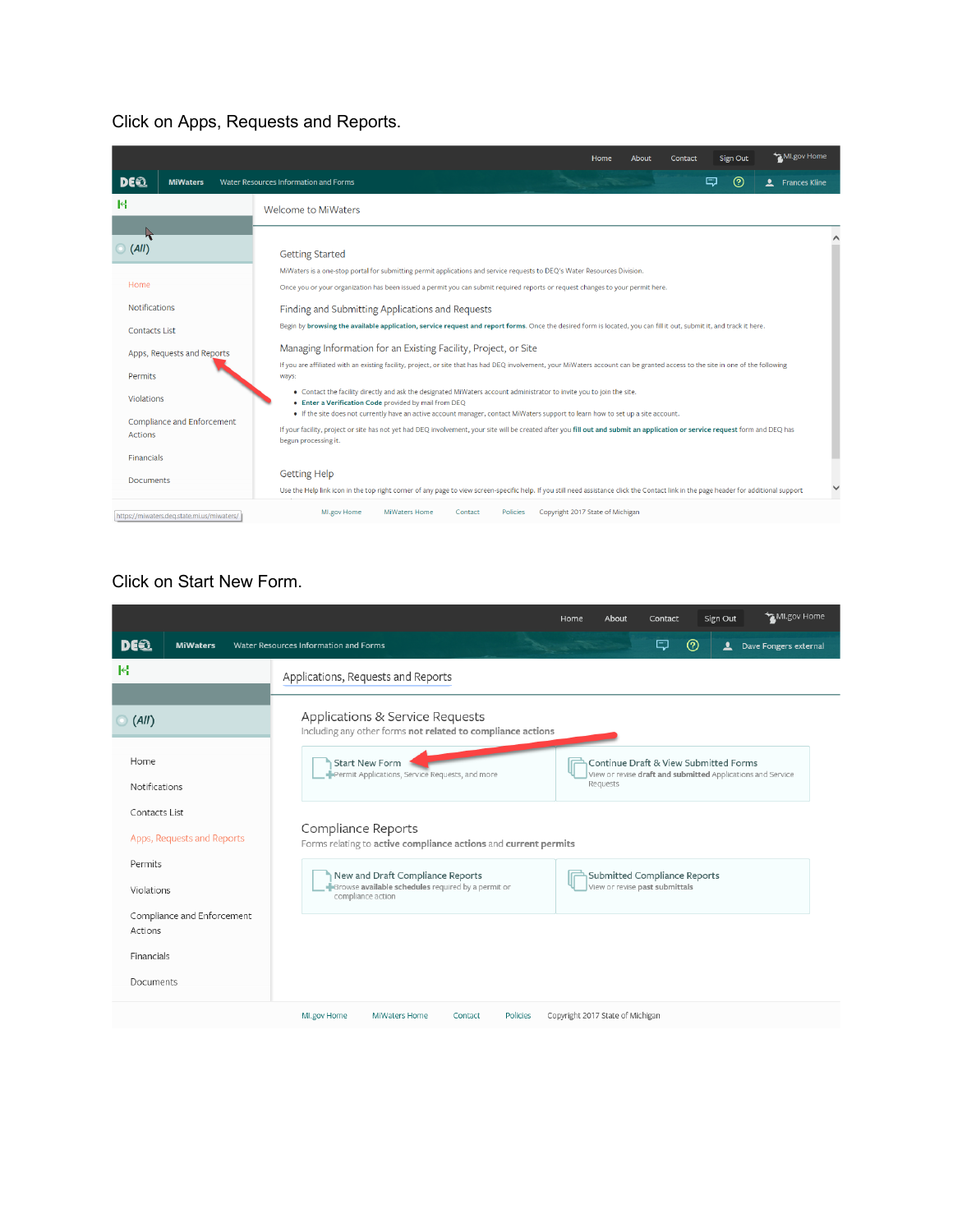|                                          |                                                                                                                            | About<br>Sign Out<br>Home<br>Contact                                                                                                                                                                               | MI.gov Home           |
|------------------------------------------|----------------------------------------------------------------------------------------------------------------------------|--------------------------------------------------------------------------------------------------------------------------------------------------------------------------------------------------------------------|-----------------------|
| DE62<br><b>MiWaters</b>                  | Water Resources Information and Forms                                                                                      | (?)<br>□<br>ఽ                                                                                                                                                                                                      | Dave Fongers external |
| М                                        | Forms - Start a New Form<br>View All Apps, Requests and Reports                                                            | Find and submit a new application or service request                                                                                                                                                               |                       |
| $\bigcirc$ (All)                         | Form Name<br>$\blacktriangle$                                                                                              | Description<br>$\stackrel{\scriptscriptstyle \Delta}{\scriptscriptstyle \nabla}$                                                                                                                                   |                       |
|                                          | $\triangledown$                                                                                                            | Y                                                                                                                                                                                                                  |                       |
| Home                                     | Application For Bottomland Con.<br>(Part-325)                                                                              | Application For Bottomland Conveyance (Part-325)                                                                                                                                                                   | Begin Submission      |
| Notifications<br>Contacts List           | Enter JPA in this field<br>Application for Certificate of Cov<br>to narrow the results.<br>Control Nuisance Aquatic Plants | on for a certificate of coverage (COC) to chemically<br>uisance aquatic plants and algae under Part 33, Aquatic<br>Control, of Act 451, PA 1994, as amended.                                                       | Begin Submission      |
| Apps, Requests and Reports<br>Permits    | Application For Conveyance For Offshore Lighthouse (Part-<br>325)                                                          | Application For Conveyance For Offshore Lighthouse (Part-325)                                                                                                                                                      | Begin Submission      |
| Violations<br>Compliance and Enforcement | Application for Permit to Chemically Control Nuisance<br>Aquatic Plants and Algae                                          | Application for an individual permit to chemically control nuisance<br>aquatic plants and algae under Part 33, Aquatic Nuisance Control,<br>of Act 451, PA 1994, as amended.                                       | Begin Submission      |
| Actions<br>Financials<br>Documents       | Application for Permit to Chemically Control Nuisance<br>Aquatic Plants and Algae (FLURIDONE ONLY)                         | Application for an individual permit that requests the use of<br>fluridone to chemically control nuisance aquatic plants and algae<br>under Part 33, Aquatic Nuisance Control, of Act 451, PA 1994, as<br>amended. | Begin Submission      |
|                                          | MI.gov Home<br><b>MiWaters Home</b><br>Contact                                                                             | Copyright 2017 State of Michigan<br>Policies                                                                                                                                                                       |                       |

Enter JPA in the filed indicated below to narrow the results.

Click on Begin Submission button for "Joint Permit Application for Work in Inland Lakes and Streams, Great Lakes Wetlands, Dams, High Risk Erosion Areas, and Critical Dune Areas".

|                                       |                                                                                                                                                                                                                                | MI.gov Home<br>Sign Out<br>Home<br>About<br>Contact                                                                                                                                                                        |  |  |  |  |  |
|---------------------------------------|--------------------------------------------------------------------------------------------------------------------------------------------------------------------------------------------------------------------------------|----------------------------------------------------------------------------------------------------------------------------------------------------------------------------------------------------------------------------|--|--|--|--|--|
| DE62<br><b>MiWaters</b>               | Water Resources Information and Forms                                                                                                                                                                                          | ロ<br>Dave Fongers external<br>$\mathbf{r}$                                                                                                                                                                                 |  |  |  |  |  |
| к                                     | Forms - Start a New Form<br>View All Apps, Requests and Reports                                                                                                                                                                | Find and submit a new application or service request                                                                                                                                                                       |  |  |  |  |  |
| $\bigcirc$ (All)                      | Form Name<br>$\blacktriangle$                                                                                                                                                                                                  | Description<br>$\stackrel{\scriptscriptstyle\triangle}{\scriptscriptstyle \nabla}$                                                                                                                                         |  |  |  |  |  |
| Home                                  | $\top$ jpa<br>$\pmb{\times}$<br>MDEQ/USACE Joint Permit Application (JPA) for Inland Lakes and<br>Streams, Great Lakes, Wetlands, Floodplains, Dams, Environmental                                                             | Y<br>Joint Permit Application For Work in Inland Lakes and<br><b>Begin Submission</b><br>Streams, Great Lakes, Wetlands, Floodplains, Dams, High Risk                                                                      |  |  |  |  |  |
| <b>Notifications</b><br>Contacts List | Areas, High Risk Erosion Areas and Critical Dune Areas                                                                                                                                                                         | Erosion Areas and Critical Dune Areas                                                                                                                                                                                      |  |  |  |  |  |
| Apps, Requests and Reports<br>Permits | Public Transportation Projects MDEQ/USACE Joint Permit<br>Application (JPA) for Inland Lakes and Streams, Great Lakes,<br>Wetlands, Floodplains, Dams, Environmental Areas, High Risk Erosion<br>Areas and Critical Dune Areas | Joint Permit Application for work done by Public<br>Transportation Agencies in Inland Lakes and Streams, Gre<br>Begin Submission<br>Lakes, Wetlands, Floodplains, Dams, High Risk Erosioper eas<br>and Critical Dune Areas |  |  |  |  |  |
| Violations                            |                                                                                                                                                                                                                                |                                                                                                                                                                                                                            |  |  |  |  |  |
| Compliance and Enforcement<br>Actions |                                                                                                                                                                                                                                |                                                                                                                                                                                                                            |  |  |  |  |  |
| Financials                            |                                                                                                                                                                                                                                |                                                                                                                                                                                                                            |  |  |  |  |  |
| Documents                             | MI.gov Home<br><b>MiWaters Home</b><br>Policies<br>Contact                                                                                                                                                                     | Copyright 2017 State of Michigan                                                                                                                                                                                           |  |  |  |  |  |